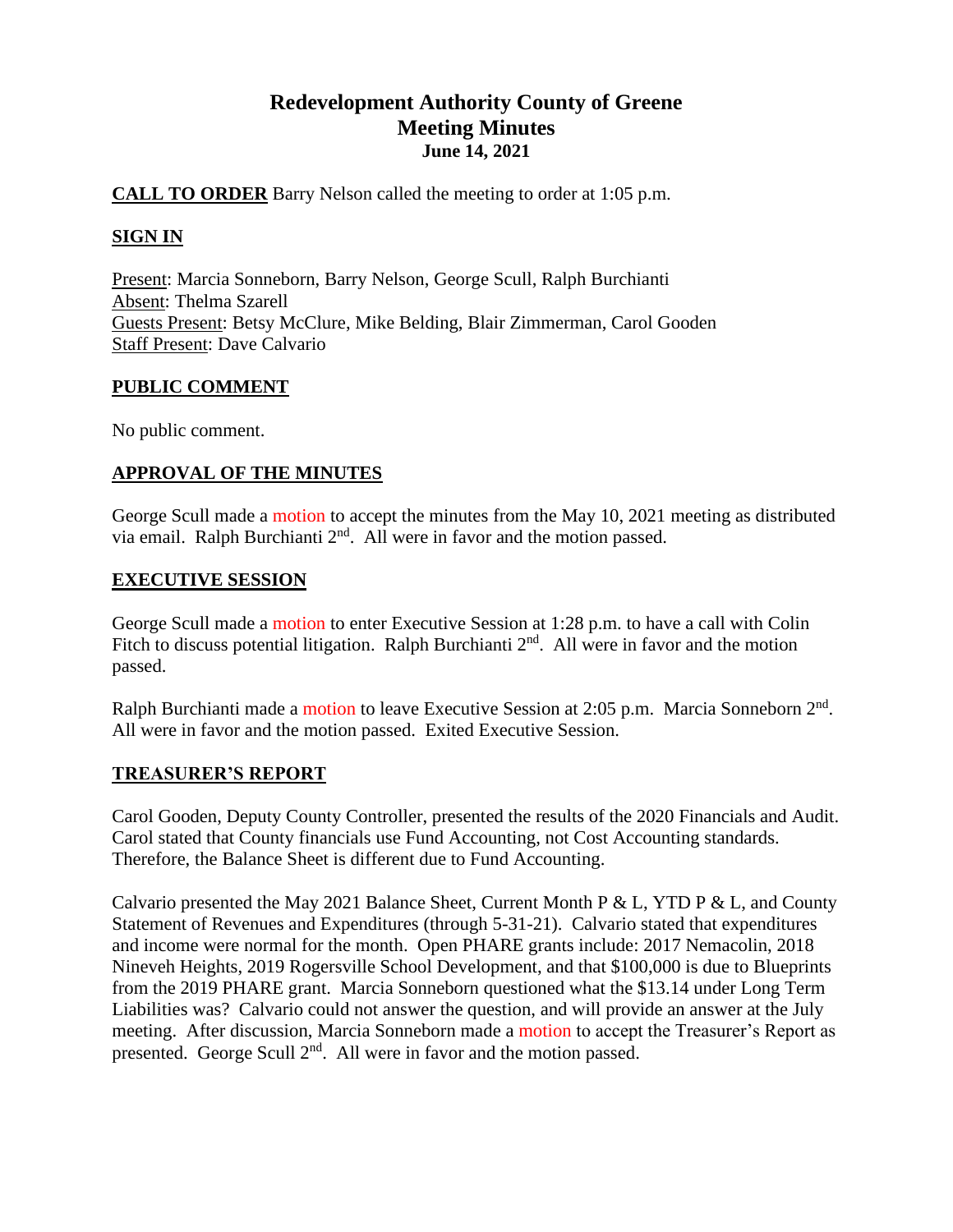Calvario reviewed list of current Land Contracts. Eleven Land Contracts are in place as of June 1, 2021. Calvario expects one or two additional Land Contracts to be paid in full by the end of the year.

# **OLD BUSINESS**

# **Properties for Sale**

Floral Shop, asking \$89,000. Sales Agreement with Nonprofit Development Corporation to sell for \$60,000 has been signed, and hand-money was received. Company is doing title search.

23 Wood Avenue, Nemacolin is For Sale. Asking \$45,000. No showings. Home was finished in September 2020.

323 5th Ave, Crucible is For Sale. Asking \$81,500. Some interest.

324 5<sup>th</sup> Ave, Crucible is For Sale. Asking \$83,900. Signed Sales Agreement with Don and Joyce Davis. Hand-money received. Blueprints reported that USDA mortgage application was submitted.

#### **Land Bank Law**

SB 667 Land Bank law. Colin Fitch will recommend to Gene Grimm, County Solicitor, that Land Bank not be formed at this time due to necessary buy-in required from municipalities and School Districts, funding issues, and bookkeeping required. There was consensus from the Board regarding Colin's recommendation.

#### **Nineveh Heights**

2018 PHARE grant of \$800,000 received to build homes in Nineveh. After evaluating, project is not doable due to cost per lot. Have not heard back from CNX on land they asked us to look at in Jefferson and Crucible. Calvario distributed email received prior to meeting addressing questions about mining at Jefferson and Crucible sites. Calvario will research mine permits supplied by CNX.

#### **29 Wood Street, Nemacolin (Homework House with Carmichaels School District)**

Lease signed with Carmichaels School District. School District has started to move in furniture and are developing job description.

#### **Blight Survey of Nemacolin and Crucible**

Data collection is complete. Meeting with Cumberland Township Supervisors and other Cumberland Township officials scheduled for June 16 at Township Building. Tom Hardy will present findings, lay out recommendations and action steps.

#### **Tax Assessment Appeals**

Tax Assessment Appeals on 40 Wood and 46 School. Petition filed in Greene County Court of Common Pleas on both properties. Received notice June 2 that 215 2<sup>nd</sup> St, Clarksville (Pitt Gas) was reassessed from \$19,060 to \$34,740 (82% increase). Listed on letter: "Reason for Change: House Renovated by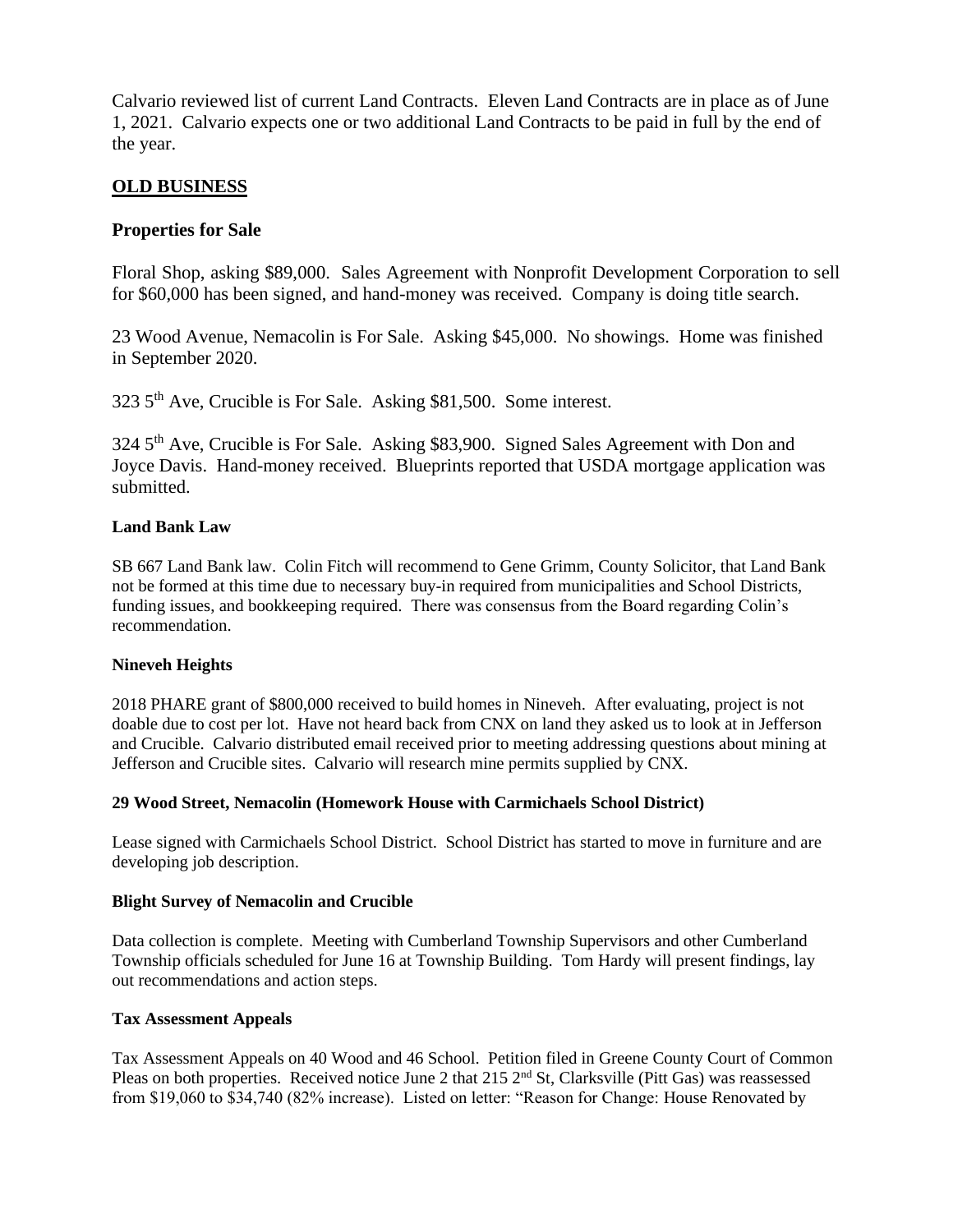RDA." After discussion, George Scull made a motion to file a Tax Assessment Appeal on 215  $2<sup>nd</sup>$  Ave, Clarksville. Marcia Sonneborn 2nd. All were in favor and the motion passed. **Old Rogersville School Development**

Two modular homes were ordered. Do not expect delivery until October. Homes will be placed on Superior Walls over a crawl space. An oversized 1-car garage will be built for each home. Homes will be craned on crawl space. Should have walls and some utilities in by end of July.

### **Review of Homes in Rehab Inventory**

- 1. 141 North St, Rices Landing. John Hughes, Hughes Construction, started rehabbing home. Hughes will invoice RDA for labor only. RDA will purchase all material. Proposed budget distributed.
- 2. 114 Bliss Ave, Nemacolin. Hughes Construction just completed.
- 3. 263 4<sup>th</sup> Ave, Crucible. Threshold Housing should complete in 2 months.
- 4. 64 Diaz and 17 Wood, Nemacolin.
- 5. 124 2nd St, Clarksville (Pitt Gas).
- 6. 81 C St, Clarksville (GI Town).  $\frac{1}{2}$  of duplex to renovate. Other  $\frac{1}{2}$  of duplex is rented.
- 7. 363 Nazer St, Waynesburg.

\*Too many homes in rehab inventory with no Working Supervisor? Consider selling to responsible people/contractors?

#### **311 E. George St, Carmichaels**

Home caught on fire in October 2020. Deeded to us as a donation. Will be torn down by mid-July.

#### **Corner of Washington and Lincoln Streets, Waynesburg**

Tim Frye, Prompt Quality Painting, accepted the selling price of \$23,000 for vacant land at corner of Washington and Lincoln Streets, Waynesburg. Buyer is doing title search.

#### **Title Issues with Properties Purchased at Judicial Sales**

Title issues on 46-47 School St, Clarksville, 401 N. Market St, Carmichaels, and 114 Bliss Ave, Nemacolin are being addressed. Plan is to do title search on all properties purchased at Judicial Sales.

#### **NEW BUSINESS**

- 1. Reviewed LIPCs expiring in 2021: 333 Steele Hill Rd, extended, expired 2-1-21, high amount of interest paid monthly. 54 1<sup>st</sup> Ave, extended, gave information on payoff to family. 63-64 C St, family is going through a job change. All LIPCs are current on payments.
- 2. Reviewed CMA on 114 Bliss Avenue, Nemacolin. After discussion, George Scull made a motion to set the selling price of 114 Bliss at \$57,600. Ralph Burchianti  $2<sup>nd</sup>$ . All were in favor and the motion passed.
- 3. Reviewed homebuyer application from Heather Horner. Heather is interested in purchasing 114 Bliss Avenue, Nemacolin under a Land Contract. After discussion, George Scull made a motion to enter into a Land Installment Purchase Contract with Heather Horner for 24 months, 5% down payment, \$600 per month which includes principal, 5% interest, taxes and insurance. Marcia Sonneborn  $2<sup>nd</sup>$ . All were in favor and the motion passed.
- 4. After discussion, decision was made not to purchase any properties at the July 7 Judicial Sale due to lack of RDA staff.